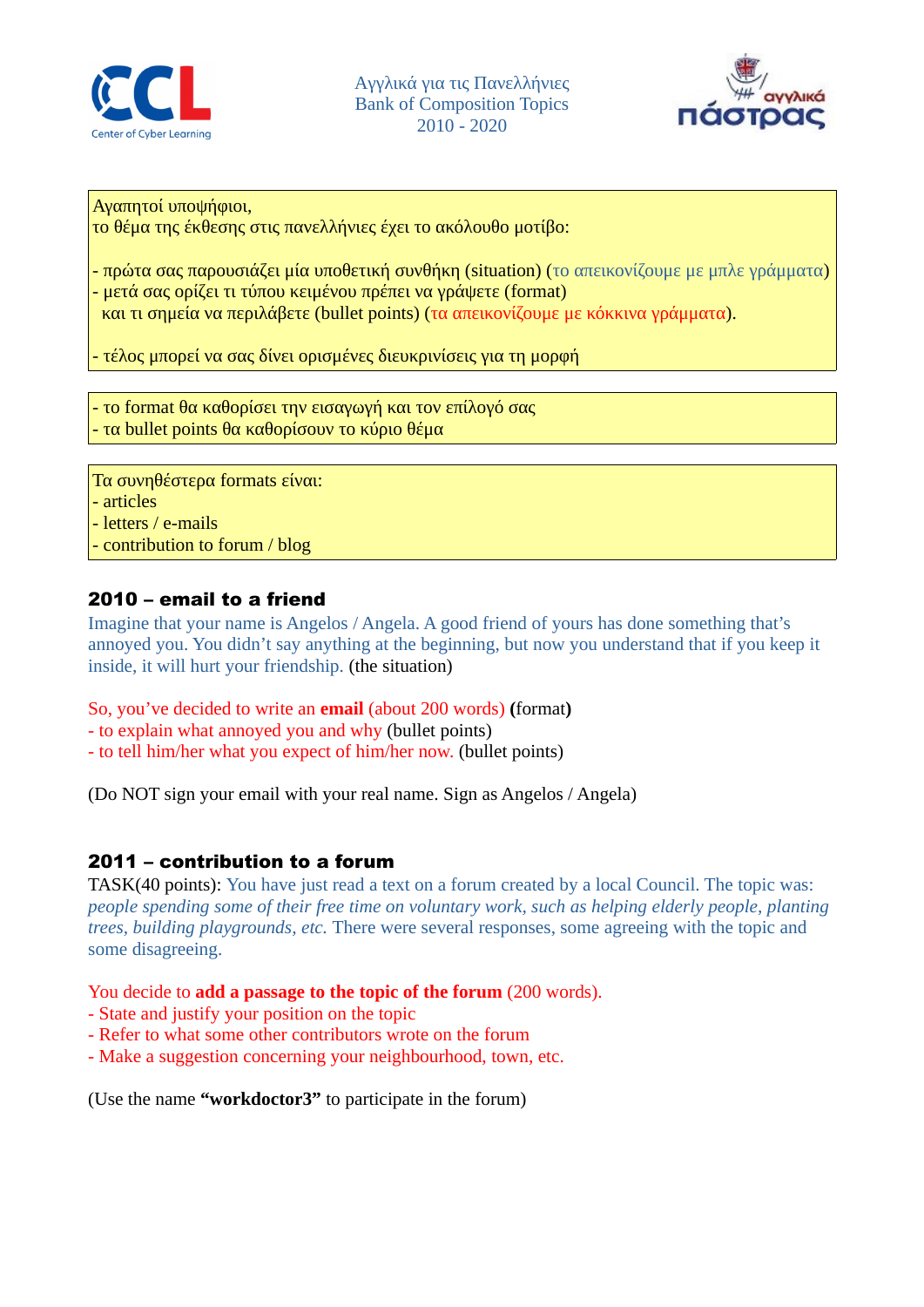

Aγγλικά για τις Πανελλήνιες Bank of Composition Topics 2010 - 2020



#### **In blue**: the hypothetical SITUATION

**In red**: the FORMAT (article, letter etc) the format determines the introduction and the conclusion

**In red**: the BULLET POINTS the bullet points determine the content of the main body

## 2012 – post in a blog

TASK(40 points): Some educationalists say that values should be taught at school. Others disagree. The term "values" could mean standards or principles, ideas or beliefs that influence the behavior and way of life (moral values, respect to the elders, etc.).

An educational journal has created a blog where secondary education graduates can state their views on the matter.

#### Write **a text to be posted** singed as **"graduate B"** (200 words).

- Say which values you consider to be important and why.
- Discuss the role of the school in the formation of these values.
- Give an example of how "values" could be integrated in school life (e.g. school subjects, debates, etc.)

#### 2013 - article

TASK(40 points): Your school's club aims to increase awareness about Health and Fitness.

Write **an article in your school's magazine** with tips on how to have a healthier lifestyle.

Points to include:

- Explain why a healthy lifestyle is important.
- Suggest at least two things students should do to keep healthy.
- Suggest at least two bad habits students should avoid.

Do NOT sign your article.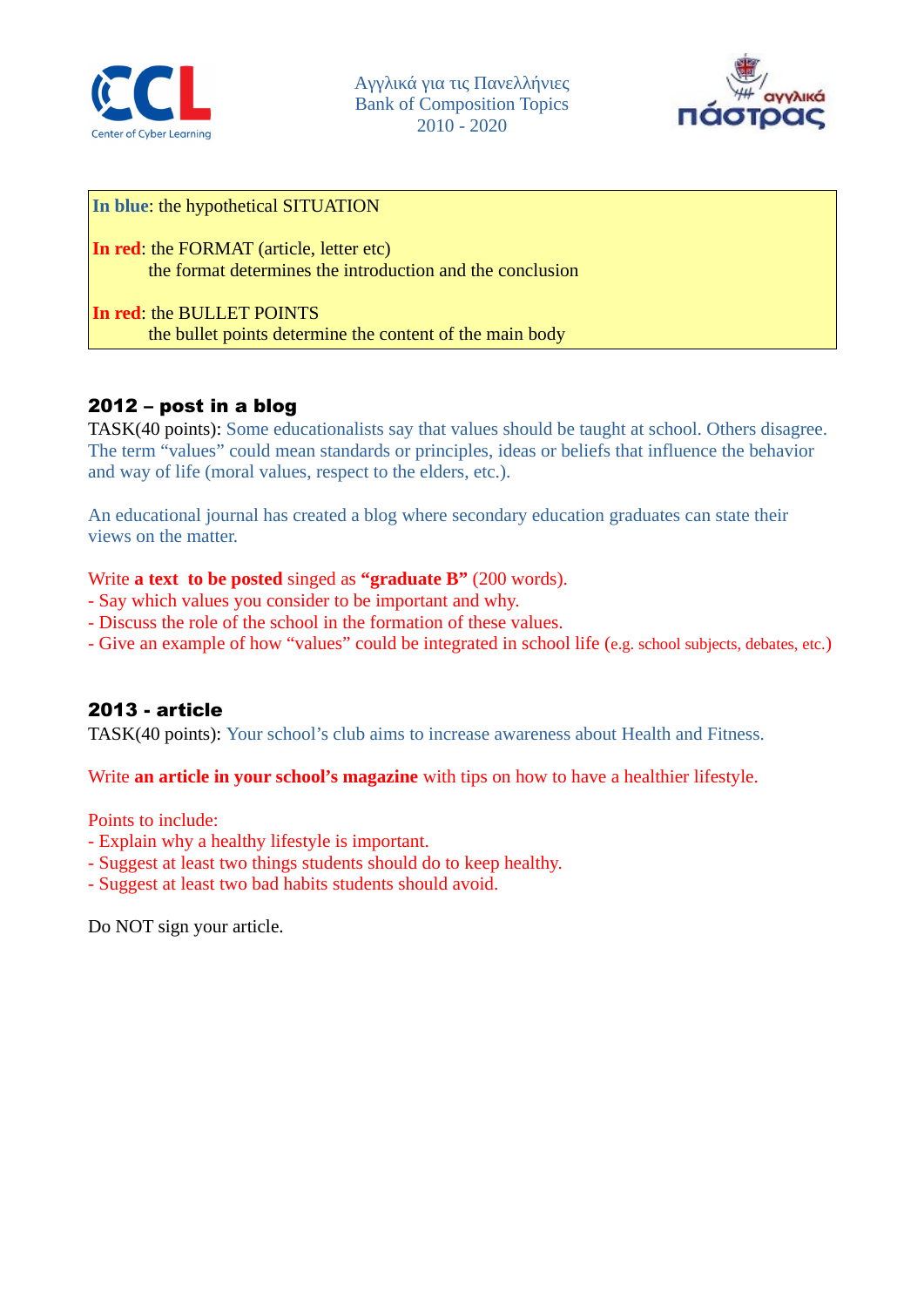



**In blue**: the hypothetical SITUATION

**In red**: the FORMAT (article, letter etc) the format determines the introduction and the conclusion

**In red**: the BULLET POINTS the bullet points determine the content of the main body

## 2014 – letter to the editor

TASK(40 points): TIME Magazine recently published an article by Joel Stein entitled "*Millennials: The Me, Me, Me Generation*". Millennials or the millennial generation refers to those born from 1980 to 2000. In the article Stein calls this generation lazy, narcissistic, less educated and selfobsessed but he also sees this generation as being more optimistic, accepting, smart and strategic. The article has created a storm of reactions from millennials and older people from around the world.

As a millennial yourself, you decide to write a **letter to the editor** of the magazine providing your opinion of the millennial generation.

In your letter you should:

- discuss whether and to what extent you agree with the characteristics of millennials as reported in the article and

- present two characteristics (not necessarily from the list above) that you think define your generation, justifying your opinion.

Sign your letter as Alex Georgiou.

## 2015 - article

TASK(40 points): A European Youth organisation has launched a campaign through its e-magazine to combat bullying in schools throughout Europe. It is inviting young people to submit their opinions on how to stop bullying. You have recently witnessed a bullying incident in your school which resulted in the bully's punishment by the school authorities.

You decide to write an **article** to the magazine to express your feelings towards bullying and suggest ways this phenomenon could be dealt with at school-level.

In your article,

- express your feelings towards the phenomenon of bullying in schools
- explain why punishment on its own is probably not enough to stop bullying
- suggest two ways that could help stop the phenomenon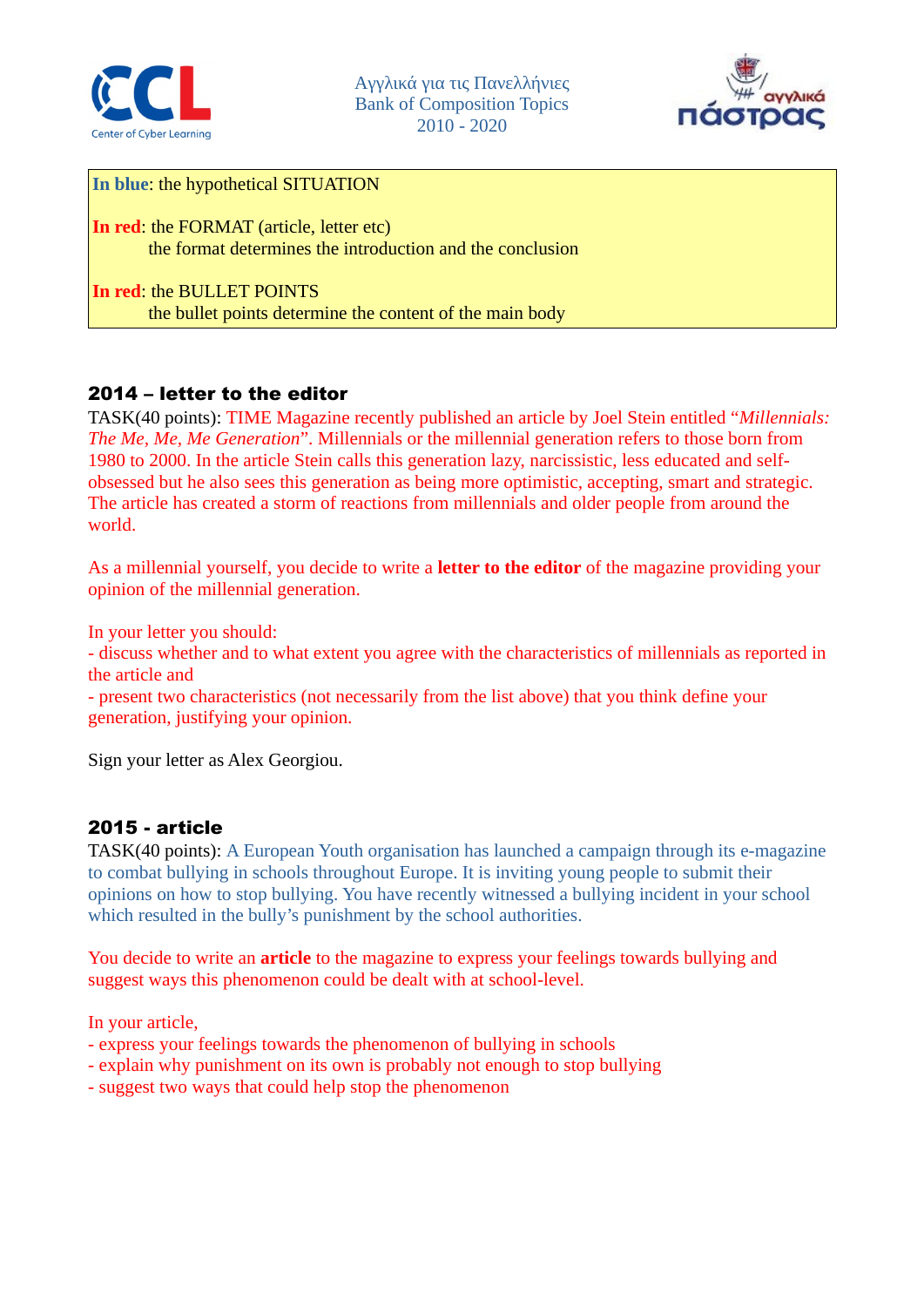



**In blue**: the hypothetical SITUATION

**In red**: the FORMAT (article, letter etc) the format determines the introduction and the conclusion

**In red**: the BULLET POINTS the bullet points determine the content of the main body

## 2016 – letter to a famous person of your age

TASK(40 points): Malala Yousafzai, a young girl from Pakistan, is slowly recovering after being attacked for defending the right of girls to go to school. Her plight has inspired people around the world who show support for Malala and her cause.

You decide to write **a letter to Malala** in which you

a) express your support for Malala and her cause

b) argue for the right of all children to education and

c) discuss why education is so important for the future of our world.

Sign your letter as Alex Georgiou.

#### 2017 - article

TASK (40 points): A European Youth magazine is asking teenagers to express their views on the following question: "*In what ways can social media affect your relationships with friends?*"

Write an **article** for the magazine, in which you

a) express your opinion on the topic, and

b) justify your view, by providing three examples from your own experience.

You do not need to provide a title. Do not sign the article.

#### 2018 - article

TASK(40 points): As far back as 1956, Ray Bradbury´s novel *Fahrenheit 451* presents a future American society where books are outlawed and burnt when found. This makes access to knowledge and information impossible.

As a reader of a student magazine discussing Bradbury´s book, you decide to write an **article** (180- 200 words) in which you:

a) express your opinion on people´s right to knowledge and information, providing **two arguments** to justify it

b) describe **two ways** in which your life would be affected if you could no longer access paper books or electronic sources of information.

You do not need to provide a title. Do not sign the article.